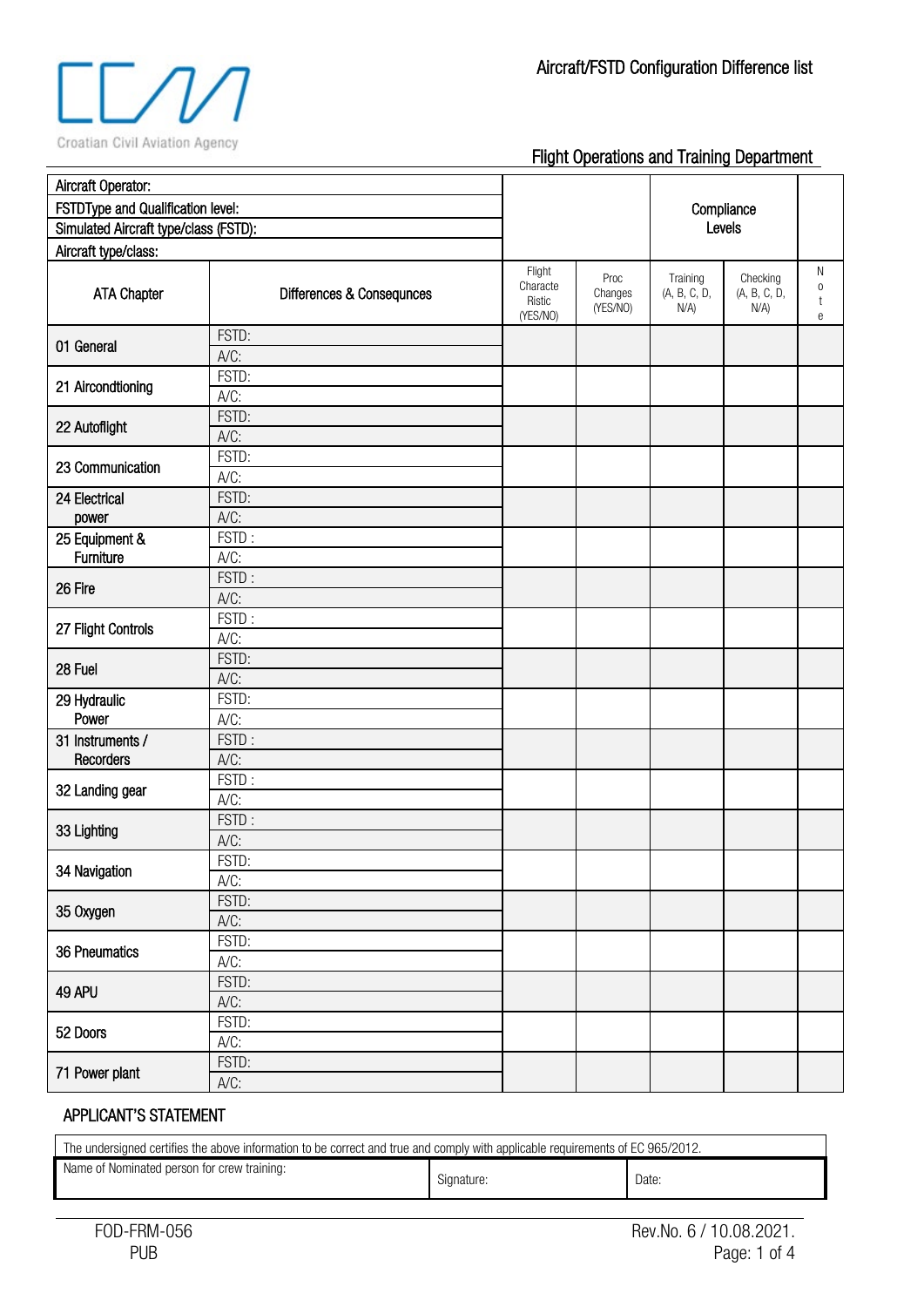

Flight Operations and Training Department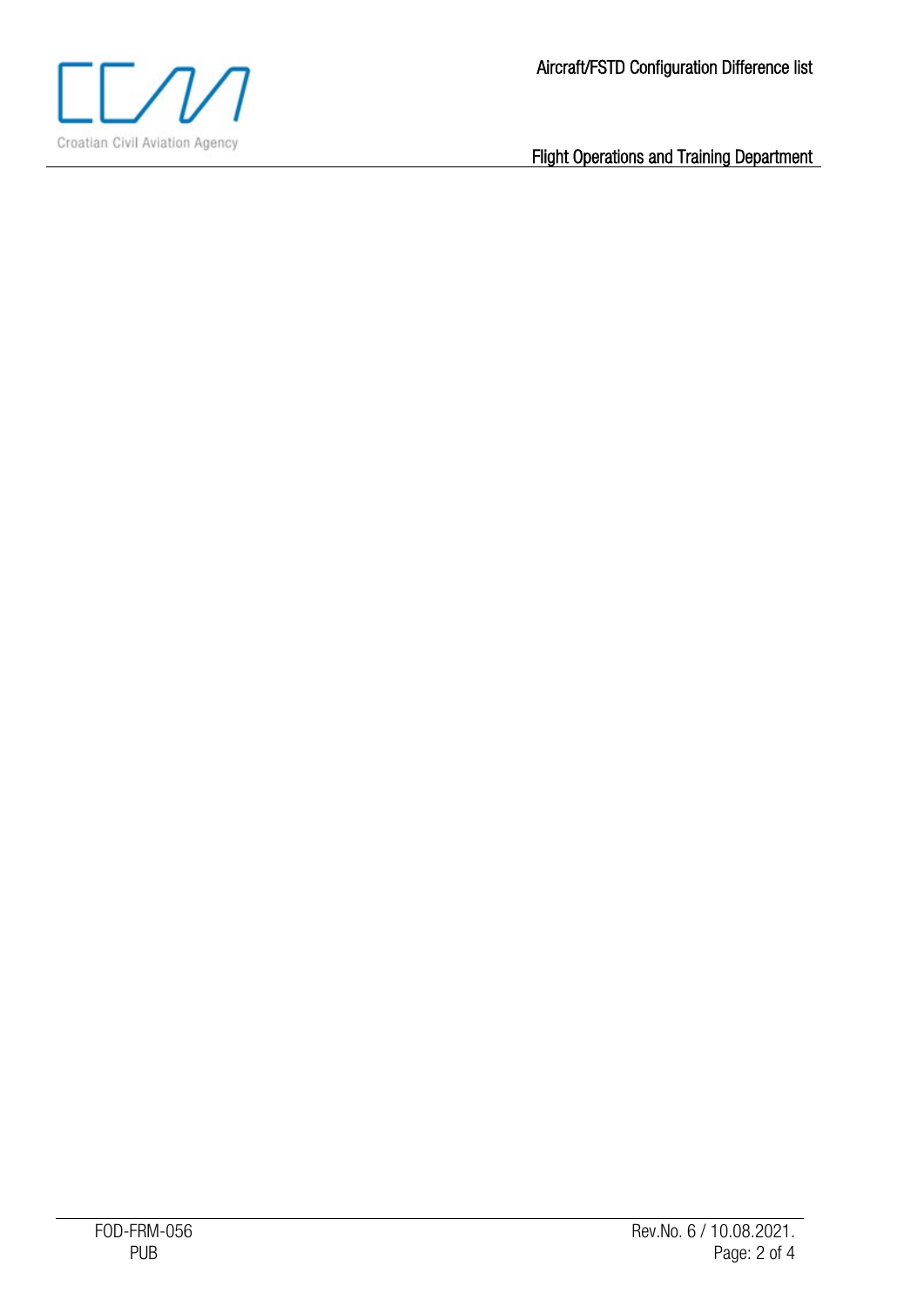

# Flight Operations and Training Department

### Compliance Levels

Level A differences:

(1) no influence on flight characteristics;

(2) no influence on procedures (normal and/or abnormal);

(3) differences in presentation; and

(4) differences in operation.

Method: self-instruction via the operations manual or flight crew information.

Level B differences:

(1) no influence on flight characteristics;

(2) influence on procedures (normal and/or abnormal); and

(3) possible differences in presentation and operation.

Method: flight crew information, computer-based training, system device training or special instruction by instructor.

Level C differences:

(1) influence on flight characteristics;

(2) influence on procedures (normal and/or abnormal); and

(3) eventually differences in presentation and operation.

Method: special instruction by instructor, a selected partial training on another FSTD or aircraft or a waiver because of previous experience, special instruction or training programme.

Level D differences:

(1) influence on flight characteristics; and/or

(2) influence on procedures (normal and/or abnormal); and/or

(3) differences in presentation and/or operation; and

(4) FSTD is level D qualified and is used for zero flight-time training (ZFTT).

Method: a specified partial training on another FSTD or aircraft or a waiver because of previous experience, special instruction or training programme.

#### Instructions:

- Flight Characteristic column state any influence in flight Characteristic due to the difference. Please fill in "YES" if any difference or "NO" if no difference exists.

- Proc. Changes column state any influence in Procedures due difference. Please fill in ..YES" if any difference or ..NO" if no difference exists. Use additional sheets as necessary.

-This list is provided for one difference per ATA Chapter, howewer if you find more than one difference per ATA Chapter expand appropriate row for any additional diference. If you use paper version put any additional difference at the and of this document.